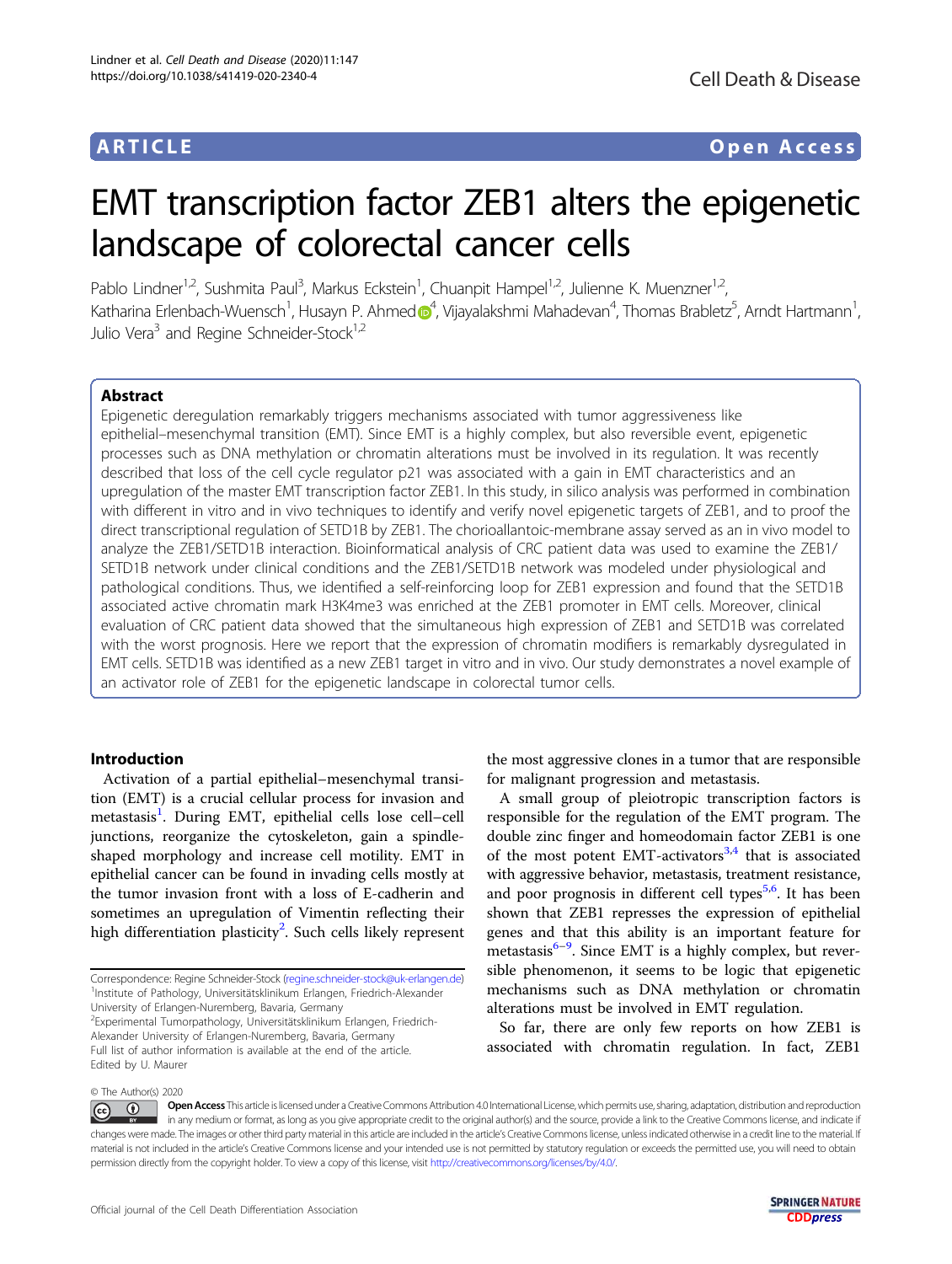inhibits gene expression not only by direct DNA binding, but also by forming a repressor complex with Sirt1, a class III histone deacetylase (HDAC), to bind the promoter of E-cadherin, leading to E-cadherin expression silencing and the induction of EMT in prostate and pancreatic cancer cells $10,11$  $10,11$  $10,11$ . ZEB1 might recruit the histone deacetylase HDAC1 or the methyltransferase DNMT1 to the Ecadherin promoter to repress its transcription and maintain its hypermethylation status, respectively<sup>[11](#page-12-0)</sup>. Nevertheless, if ZEB1 can directly regulate the expression of chromatin modification enzymes and if these chromatin modifiers are essential for the progression or inhibition of EMT has remained widely elusive.

Recently, it has been reported that the cyclin-dependent kinase inhibitor p21 (p21<sup>Cip1/WAF1</sup>) prevents EMT in tumors through inhibiting the expression and activity of the EMT transcription factor  $ZEB1^{12}$  $ZEB1^{12}$  $ZEB1^{12}$ . Here, p21 knockout cells (p21–/–) have been described to undergo a partial EMT showing a phenotypic heterogeneity and cellular plasticity with mesenchymal and epithelial characteristics. Yet, while EMT has been largely studied by examining "pure" epithelial or mesenchymal states, transient phenotypes still remain poorly understood, mainly because they are quite difficult to capture in vivo $13$ . Thus, the p21 knockout model is a suitable system to identify novel players of EMT with relevance in cancer progression and therapy.

In this study, we report on an epigenetically regulated, self-reinforcing loop for ZEB1-mediated EMT regulation, when the cell cycle inhibitor p21 is lost. For the first time, we describe a ZEB1-dependent dysregulation of chromatin modifiers in vitro and in vivo in the chicken CAM model. Furthermore, we show that there seems to be an active role of ZEB1 in shaping the epigenetic landscape to realize the EMT associated gene expression signature.

# Materials and methods Cell culture

For details, please see the Supplementary methods. The following cell lines were used: HCT116 (HCT WT, HCT p21–/–, HCT p53–/–) and DLD-1 (DLD-1 WT, DLD-1 p21-/-). Cells were cultured at 37 °C with 5%  $CO_2$ . Mycoplasma free status was verified. All cell lines were authenticated using multiplex cell authentication by multiplexion (Heidelberg, Germany). Phase-contrast images were acquired using Leica instruments (Leica, Wetzlar, Germany). Images were edited with Adobe PhotoShop CS5 (Adobe Systems Inc., DW, USA) and ImageJ software (National Institute of Health, USA).

# Collection of cell pellets

A detailed depiction is placed in the Supplementary methods. Cells were washed, scraped off the culture dish and transferred into sterile tubes. Cells were centrifuged and divided for protein  $({\sim}60\%)$ , DNA  $({\sim}10\%)$  and RNA  $(\sim 30\%)$  preparation. Cell pellets were frozen in liquid N<sub>2</sub> and stored at −80 °C.

# Western blotting

A detailed protocol with a list of used antibodies can be found in the Supplements. Briefly, protein lysates were separated by SDS-PAGE and blotted on nitrocellulose membranes overnight. Protein bands were detected, and images were processed using Adobe PhotoShop CS5 (Adobe Systems Inc., DW, USA) and ImageJ software (National Institute of Health, USA). Ratios were calculated against the house keeper GAPDH.

#### RNA expression analysis

Detailed descriptions and protocols can be found in the Supplements. Briefly, from total RNA a reverse transcription was executed, and cDNA amplification was accomplished with gene-specific primers and  $SYBR<sup>®</sup>$  Green based kits using the CFX96<sup>TM</sup> Real-Time System (Bio-Rad, Munich, Germany). A list of primers for RT-qPCR and gene lists for RT² Profiler PCR Arrays (Qiagen, Hilden, Germany) can be found in the Supplementary information. Expression values were normalized to human B2M or GAPDH expression and given as relative fold expression compared to respective controls.

### ZEB1 and SETD1B knock-down—siRNA transfection

A detailed description and the used siRNA sequences can be found in the Supplements. In short, cells were transfected and collected as described before at 24 and 48 h after transfection start. Transfection experiments were performed as recently explained $14$ .

# ZEB1 overexpression—plasmid transfection

A detailed description can be found in the Supplements. Briefly, cells were transfected for 6 h and collected at 24 and 48 h. Transfection experiments were performed as recently explained<sup>[14](#page-12-0)</sup>.

#### Immunohistochemistry

A set of detailed protocols for antibody staining and antibody dilutions can be found in the Supplements. Briefly, FFPE sections were deparaffinized, rehydrated and stained for HE or with different antibodies. Bright field images were taken using Olympus instruments (Olympus Corporation, Shinjuku, Japan).

#### Immunohistochemistry—assessment of mitoses

A detailed description can be found in the Supplementary. Briefly, HE stained FFPE sections were digitized and five high power fields (HPF) per slide were analyzed and compared between HCT WT and HCT p21–/– cells.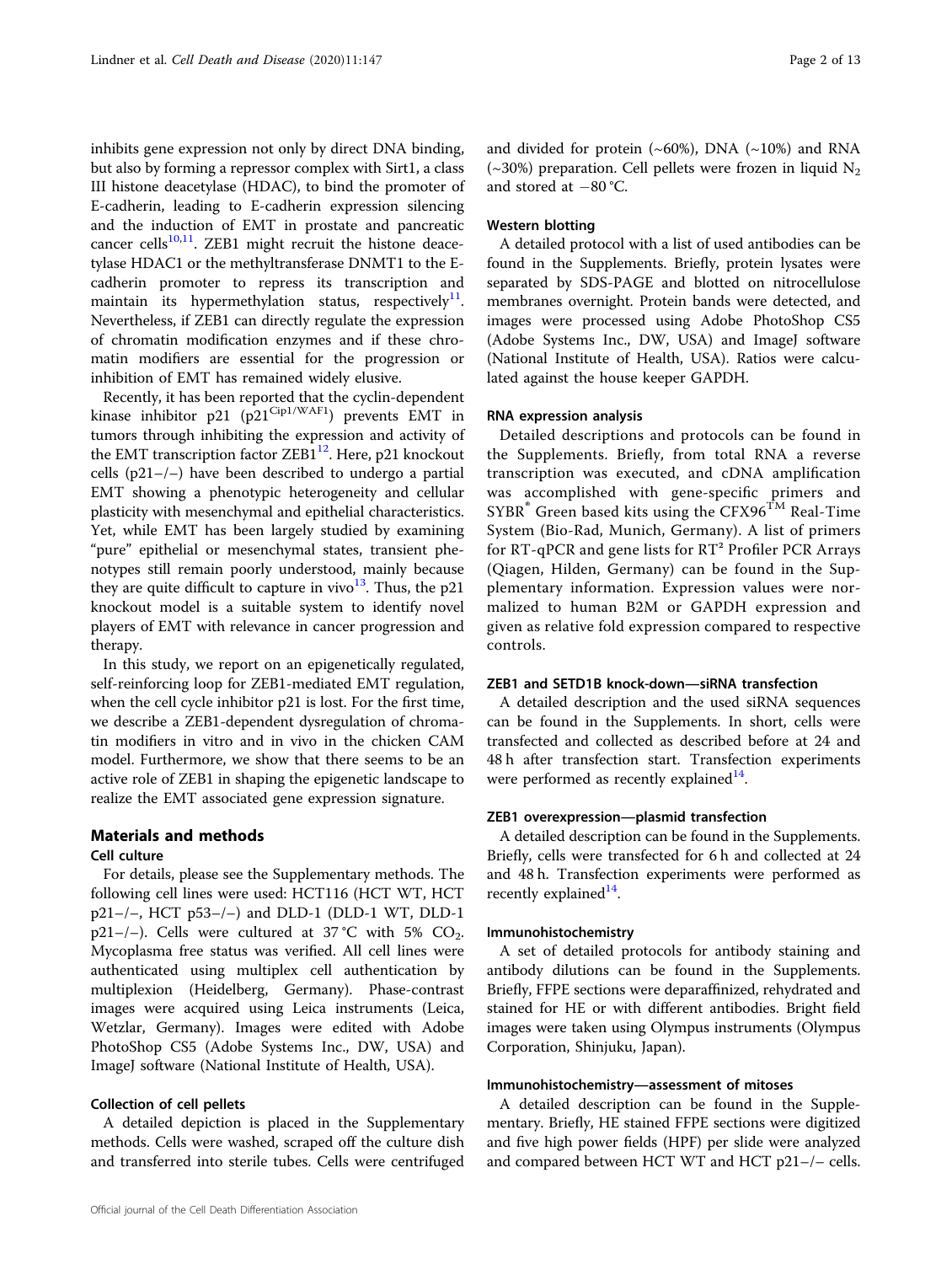#### Co-immunoprecipitation

Co-Immunoprecipitation was performed according to the manufacturer's protocol and the following kit was used: Dynabeads® Protein G Immunoprecipitation Kit (Thermo Fischer, Waltham, USA; #10007D). Briefly, cell lysates (1000 μg per sample) were incubated with the primary antibodies over night at 4 °C with rotation. Following primary antibody was used: SETD1B (Abcam, Cambridge, UK; #ab113984; 10 μg per sample). The next day, the targets were eluted and stored for further use or directly analyzed by western blotting as recently described.

#### Proximity ligation assay (PLA)

The PLA was performed according to the manufacturer's manual and the following reagents were used: Duolink® In Situ Detection Reagents Red (Sigma-Aldrich, Darmstadt, Germany; #DUO92008-100RXN), Duolink® In Situ PLA® Probe Anti-Mouse PLUS (Sigma-Aldrich, Darmstadt, Germany; #DUO92001-100RXN) and Duolink® In Situ PLA® Probe Anti-Rabbit MINUS (Sigma-Aldrich, Darmstadt, Germany; #DUO92005- 100RXN). In short, the cells were co-stained over night at 4 °C using the following antibodies: SETD1B (Abcam, Cambridge, UK; #ab113984; 1:1000) and ZEB1 (R&D Systems, Wiesbaden, Germany; #639914; 10 μg/ml). The next day, the PLA probe solution was added to the cells as described in the protocol. After the ligation and amplification steps, the nuclei were stained using Pro-Long® Gold Antifade reagent (Life Technologies, Darmstadt, Germany). Detection was performed using a Nikon Eclipse Ti-S fluorescence microscope (Nikon, Tokyo, Japan).

#### Chromatin-immunoprecipitation (ChIP)

A detailed protocol with lists of used antibodies, respective dilutions, and primers was given in the Supplements. Briefly, ChIP was performed using the ChIP-IT High Sensitivity® kit (Active Motif, La Hulpe, Belgium). Samples were analyzed by qPCR as previously described. A summary of analyzed gene regions is depicted in the Supplementary methods. Fold enrichment against the IgG control was calculated as pre-viously described<sup>[15](#page-12-0)</sup>.

# Immunofluorescence

Details were given in the Supplements. In brief, HCT cells were used for staining of F-Actin filaments and cells were mounted on object slides with ProLong<sup>®</sup> Gold Antifade reagent (Life Technologies, Darmstadt, Germany). Confocal images were acquired using Carl Zeiss instruments (Carl Zeiss AG, Oberkochen, Germany). Images were edited using ZEN imaging software, Adobe Photo-Shop CS5 and ImageJ software.

#### Chorioallantoic membrane (CAM) assay

This method was performed as previously described<sup>[16](#page-12-0)</sup> and a detailed protocol is given in the Supplementary information. In short, fertilized eggs were opened at day 8 of embryonic development and resealed with sterile tape. On day 9, HCT cell lines (embedded in Matrigel) were placed onto the CAM. In ovo xenografts were further incubated for 5 days and tumor size was documented. Cells were used for IHC (FFPE) and protein/RNA analyses (fresh frozen).

#### Bisulfite conversion and pyrosequencing analysis

A detailed protocol of the bisulfite conversion, the pyrosequencing methods, and the primer sequences can be found in the Supplement.

#### Structural modeling of protein–protein interactions

Elaborate descriptions of protein modeling were placed in the Supplements. The following mathematical tools were used: MODELLER<sup>[17](#page-12-0)</sup>, ITASSER<sup>[18](#page-12-0)</sup>, ClusPro<sup>[19,20](#page-12-0)</sup>,  $\text{PIC}^{21}$  $\text{PIC}^{21}$  $\text{PIC}^{21}$ , and CHIMERA<sup>[22](#page-12-0)</sup>.

### Bioinformatic workflow

A comprehensive explanation of the workflow was given in the Supplements. In brief, the distance between HCT116 cell lines was calculated using the Pearson correlation dissimilarity measure. Genome wide search for possible ZEB1 targets was performed using the TRANSFAC® database (BIOBASE GmbH, Wolfenbüttel, Germany; Version 2015.3). Genes potentially regulated by p21 and ZEB1 were identified by combining the statistical PCR Array Dataset analysis and the TRANSFAC® data.

#### Statistical analyses

A detailed summary of the statistical analyses and the used patient data sets can be found in the Supplements.

# Results

#### ZEB1 initiates EMT in p21 knockout cells

Epigenetic alterations such as DNA methylation and posttranslational modifications of histone proteins are crucial for the EMT program $^{23}$  $^{23}$  $^{23}$ . To identify how the EMT transcription factor ZEB1 cooperates with chromatin to trigger the EMT program we first defined an appropriate in vitro model. Recently, it has been shown by Li et al. that loss of the cell cycle inhibitor p21 leads to a more mesenchymal phenotype in HCT116 (HCT) cells. So first, we confirmed the spindle-shaped cell type by immunofluorescence staining for F-Actin (Supplementary Fig. S1A).

We could also verify a significant upregulation of Vimentin and ZEB1 as well as a significant decrease of E-Cadherin in a fraction of p21 knockout (p21–/–) cells (Supplementary Fig. S1B, C). Thus, we suggest that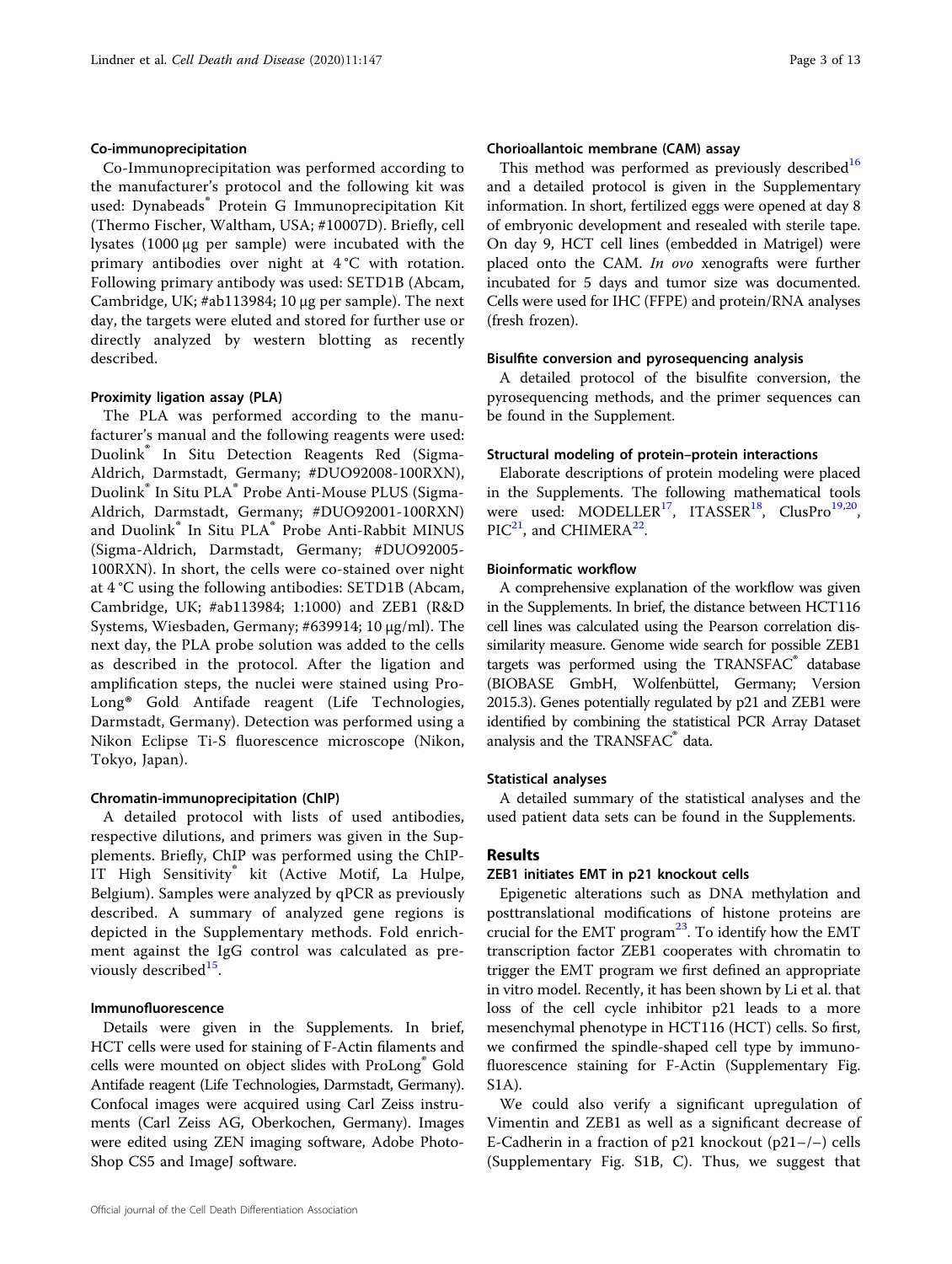p21–/– cells have undergone a partial EMT showing a phenotypic heterogeneity and cellular plasticity with mesenchymal and epithelial characteristics. For this reason we further used the HCT116 p21–/– cells as an EMT model to investigate epigenetic ZEB1 signaling.

To identify chromatin modifying enzymes that are regulated in p21–/– cells we used a cDNA array with 84 different chromatin modifiers (Qiagen, PAHS-085Z). Since p21 is the major transcriptional target of the tumor suppressor p53, we also included HCT p53–/– cells to eliminate any p53 driven effects. The heatmap clustergramm (Fig. [1](#page-4-0)a) and hierarchical clustering (Fig. [1](#page-4-0)b) using the Pearson correlation dissimilarity as a measure to calculate the distance between the three different cell lines showed that the HCT WT and HCT p53–/– cells highly overlap in their gene expression pattern. Interestingly, gene expression pattern of HCT p21–/– cells differed remarkably from that of HCT WT and HCT p53–/– cells. In contrast to others<sup>[24,25](#page-12-0)</sup>, HCT p53-/- cells show a cobble-stone like morphology and the expression levels of Vimentin or ZEB1 were comparable to the levels in HCT WT cells (Supplementary Fig. S1A, B). There was only a single gene (HDAC2) that significantly differed in gene expression (fold change  $\geq \pm 2$ ) between HCT WT and HCT p53–/– cells and was found to be 2-fold downregulated ( $p = 0.052$ ).

Further analysis using the hclust function for differential expression signature and gene clusters ( $p < 0.05$ ) was performed to evaluate unique genes in p21–/– cells and we identified 15 chromatin modification enzymes that fit our criteria (Table [1\)](#page-5-0). Six of these genes (DOT1L, DZIP3, KMT2A, RPS6KA3, SETD1B, and SETD2) were upregulated and nine genes (AURKB, DNMT3B, ESCO2, HAT1, HDAC1, HDAC5, HDAC11, RPS6KA5, and SETDB2) were downregulated in HCT p21–/– cells compared to HCT WT cells.

# ZEB1 affects the expression of chromatin modification enzymes

Next, we aimed to examine to which extent ZEB1 is responsible for the dysregulation of these chromatin modifiers in HCT p21–/– cells. We performed a genome wide search for human genes, which possess transcription factor binding sites of ZEB1, known as the E-box (5′- CANNTG-3′). After extracting 13,083 genes that gather a possible binding motif for ZEB1 by in silico analysis, we compared them with our selected gene pool of chromatin modifiers. We identified five genes that are potentially regulated by both, p21 and ZEB1 (Fig. [1](#page-4-0)c, d). Furthermore, we analyzed the ZEB1 Z-Box transcription factor binding sites (5′-CAGGTG-3′ or 5′-CAGGTA-3′) in 15 p21 chromatin modifiers and it was observed that four genes out of 15 p21 chromatin modifiers contained the motif. The genes are: DNA (cytosine-5-)-methyltransferase 3 beta (DNMT3B), SET domain containing 1B (SETD1B), Histone Deacetylase 5 (HDAC5), and Histone Deacetylase 11 (HDAC11). In RT-qPCR and western blotting we confirmed the upregulation of two chromatin modifiers (SETD1B—Histone-Lysine N-Methyltransferase, RPS6KA3—Ribosomal Protein S6 Kinase A3) in the p21–/– cell line and the downregulation of the de novo methyltransferase DNMT3B (Fig. [1](#page-4-0)e–g).

The expression level of AURKB was found to be upregulated in RT-qPCR, whereas it was downregulated in the array analysis. Due to this contradictory finding we excluded AURKB from our study. We further focused on SETD1B since its role in EMT regulation is nearly unknown. SETD1B is responsible for the trimethylation of lysine 4 of the histone H3 subunit (H3K4me3), which is a specific tag for genetic transcriptional activation. There was an increase in SETD1B and corresponding H3K4me3 protein levels in western blot analysis not only in HCT p21–/– cells (Fig. [1](#page-4-0)g), but also in colorectal DLD-1 p21–/– cells (Fig. [1h](#page-4-0)).

To examine if ZEB1 is responsible for transcriptional regulation of SETD1B, we performed a transient ZEB1 knockdown in HCT p21–/– cells and studied the expression of SETD1B using RT-qPCR and Western blot analysis (Fig. [2a](#page-6-0), b). Indeed, we observed a significant downregulation of ZEB1 at 24 h after siRNA transfection on the mRNA level and at 48 h on the protein level. Moreover, H3K4me3 protein level was also downregulated after siRNA transfection (Fig. [2a](#page-6-0), b). In accordance with this finding, Western blot analysis showed that ZEB1 overexpression led to a significant increase in expression of SETD1B and its associated code H3K4me3 at 24 h and also at 48 h compared to the vector control (Fig. [2c](#page-6-0)). Under ZEB1 si transfection we observed a remarkable increase in E-Cadherin protein levels accompanied by a loss in spindle cell morphology with a shift into more cobble stone like morphology although the Vimentin protein levels did not change (Fig. [2](#page-6-0)b, d).

Finally, chromatin immunoprecipitation (ChIP) analysis demonstrated an enrichment of ZEB1 at the E-Box containing promoter region of SETD1B (Fig. [2](#page-6-0)e, f). This binding was significantly reinforced in p21–/– EMT cells but not at a distant region downstream of the transcription site that does not contain an E-box element (Fig. [2e](#page-6-0), f). For the first time, we show in vitro that the chromatin modifier SETD1B is a direct transcriptional target of ZEB1. This is very remarkable finding as ZEB1 has been shown to mainly act as a transcriptional repressor of epithelial genes<sup>[4](#page-12-0)</sup>. Hence, our findings provide another example for ZEB1 as an inducer of gene transcription<sup>[26,27](#page-12-0)</sup>.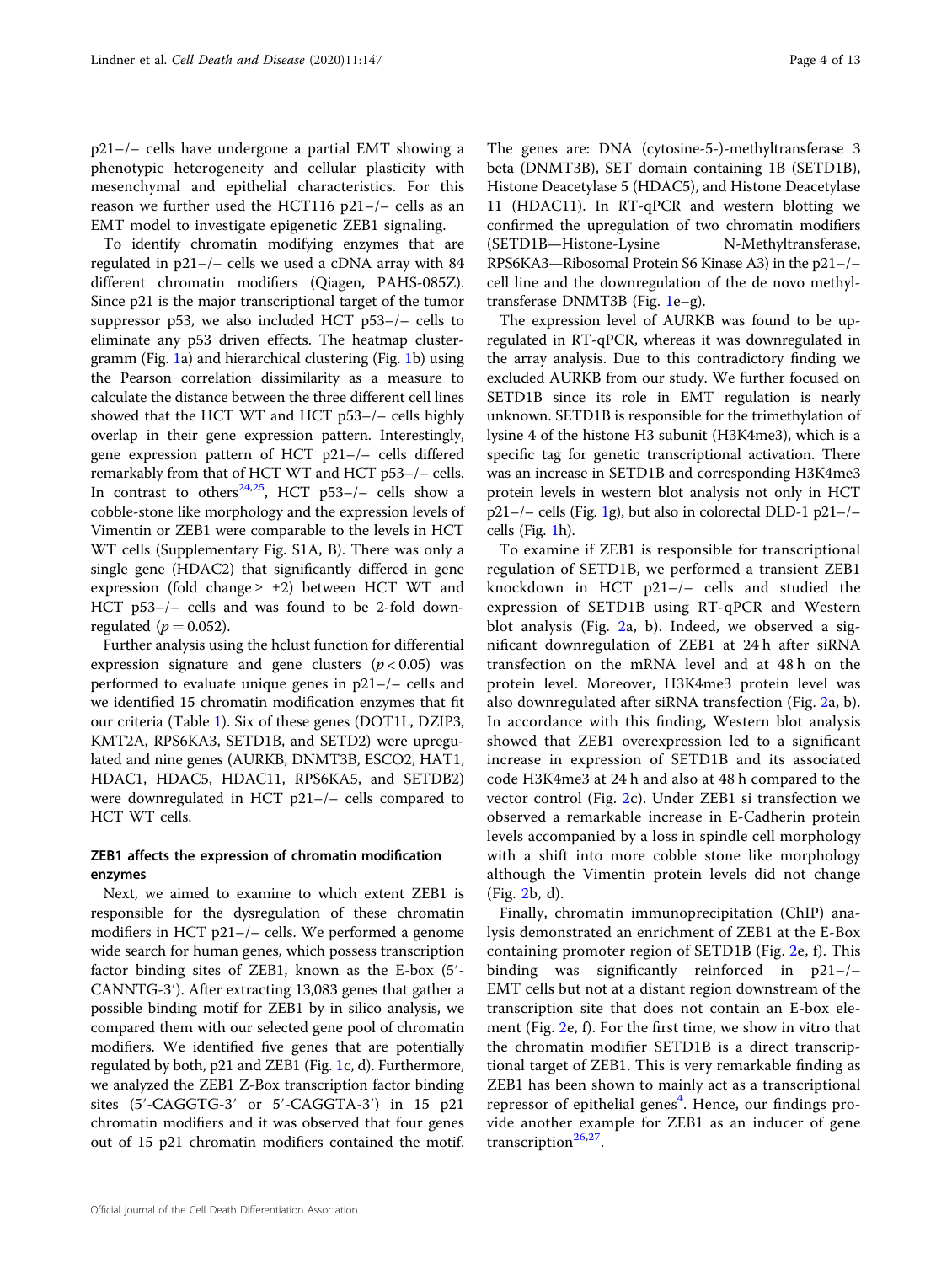<span id="page-4-0"></span>

# p21–/– cells shown an upregulation of the ZEB1 and SETD1B in vivo

Since 2D culture fails to reflect the architectural features of native tissues mainly without considering the effects of extracellular matrix, we investigated, if ZEB1 is also able to regulate SETD1B and its corresponding active histone mark in vivo. We used the chorioallantoic membrane (CAM) assay (Fig. [3a](#page-7-0)). When evaluating CAM xenografts we observed that HCT p21–/– cells formed more aggressive tumors with larger size, an infiltrative growing pattern at the invasion front, and higher proliferation rate (Fig.  $3a-c$  $3a-c$ ). We then performed immunostainings for p21

and ZEB1, in formalin-fixed and paraffin embedded CAM xenografts of HCT WT and HCT p21–/– cells (Fig. [3](#page-7-0)d). Xenografts of p21–/– cells showed higher ZEB1 staining scores compared to HCT WT cells when scoring the staining intensity (Fig. [3](#page-7-0)e).

In HCT WT cells ZEB1 was slightly expressed only in single cells, thus a score  $=$  Null has never been reached. Since no suitable antibody for immunostaining of SETD1B was available we analyzed SETD1B by RT-qPCR and western blot analysis of freshly prepared CAM xenograft samples (Fig. [3](#page-7-0)f). Its corresponding H3K4me3 code was also investigated by western blotting (Fig. [3g](#page-7-0), h).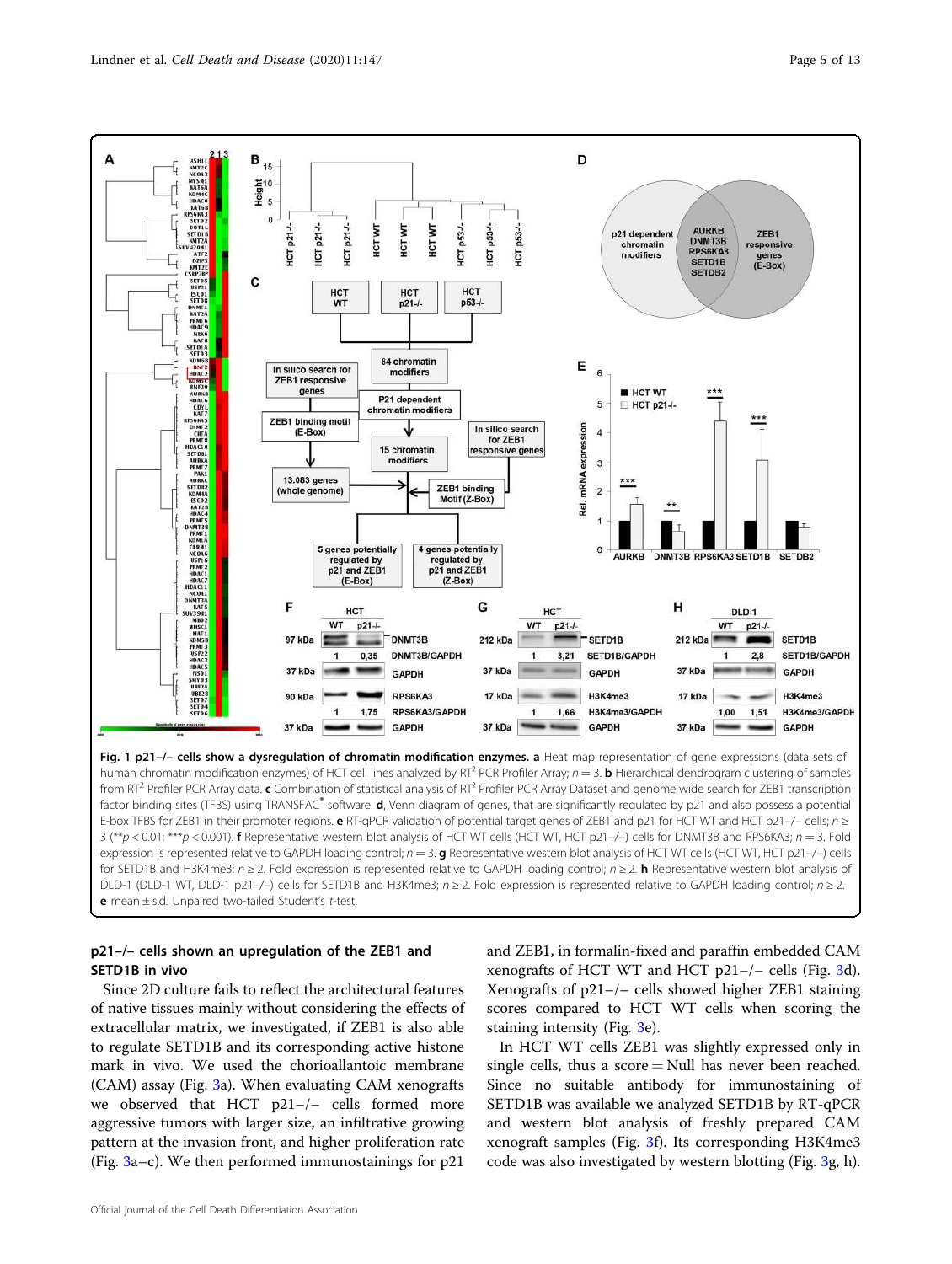| Gene                           | Unigene no. | RefSeq no.   | <b>Fold Change</b> | p-value | <b>Function</b>           | Active/repressive code |
|--------------------------------|-------------|--------------|--------------------|---------|---------------------------|------------------------|
| A: upregulated genes           |             |              |                    |         |                           |                        |
| DOT1L <sup>a</sup>             | Hs.713641   | NM 032482    | 1.6625             | 0.02893 | Histone methyltransferase | Repressive             |
| DZIP3 <sup>b</sup>             | Hs.409210   | NM 014648    | 1.7171             | 0.02113 | Histone ubiquitination    | Repressive             |
| KMT2A <sup>c</sup>             | Hs.258855   | NM_005933    | 1.5583             | 0.01501 | Histone methyltransferase | Active                 |
| RPS6KA3 <sup>d</sup>           | Hs.445387   | NM_004586    | 1.7695             | 0.01638 | Histone phosphorylation   | Active                 |
| SETD1B <sup>e</sup>            | Hs.507122   | NM 015048    | 1.7331             | 0.00850 | Histone methyltransferase | Active                 |
| SETD <sub>2</sub> <sup>f</sup> | Hs.517941   | NM 014159    | 1.4879             | 0.01639 | Histone methyltransferase | Active                 |
| B: downregulated genes         |             |              |                    |         |                           |                        |
| AURKB <sup>9</sup>             | Hs.442658   | NM 004217    | $-2.25532$         | 0.00003 | Histone phosphorylation   | Active                 |
| DNMT3Bh                        | Hs.713611   | NM 006892    | $-2.17850$         | 0.00497 | DNA Methyltransferase     | Repressive             |
| ESCO <sub>2</sub> <sup>i</sup> | Hs.99480    | NM 001017420 | $-2.77663$         | 0.00497 | Histone acetyltransferase | Active                 |
| HAT1 <sup>j</sup>              | Hs.632532   | NM 003642    | $-2.05623$         | 0.00621 | Histone acetyltransferase | Active                 |
| HDAC1 <sup>k</sup>             | Hs.88556    | NM 004964    | $-2.05148$         | 0.03049 | Histone deacetylase       | Repressive             |
| HDAC5 <sup>1</sup>             | Hs.3352     | NM_001527    | $-3.76678$         | 0.00621 | Histone deacetylase       | Repressive             |
| HDAC11 <sup>m</sup>            | Hs.744132   | NM 024827    | $-2.00926$         | 0.00377 | Histone deacetylase       | Repressive             |
| RPS6KA5 <sup>n</sup>           | Hs.510225   | NM 004755    | $-2.06098$         | 0.00621 | Histone phosphorylation   | Active                 |
| SETDB <sub>2</sub> °           | Hs.631789   | NM 031915    | $-2.40050$         | 0.00621 | Histone methyltransferase | Repressive             |

<span id="page-5-0"></span>Table 1 Dysregulated genes in HCT116 p21–/– cells compared to HCT116 WT cells.

<sup>a</sup>DOT1-like, histone H3 methyltransferase (S. cerevisiae).

bDAZ interacting protein 3, zinc finger.

<sup>c</sup>Myeloid/lymphoid or mixed-lineage leukemia (trithorax homolog, Drosophila).

<sup>d</sup>Ribosomal protein S6 kinase, 90 kDa, polypeptide 3.

e SET domain containing 1B.

f SET domain containing 2.

<sup>g</sup>Aurora kinase B.

hDNA (cytosine-5-)-methyltransferase 3 beta. i Establishment of cohesion 1 homolog 1 (S. cerevisiae).

<sup>j</sup>Histone acetyltransferase 1.

k<br>Histone deacetylase 1.

<sup>1</sup>Histone deacetylase 5.

<sup>m</sup>Histone deacetylase 11.

n Ribosomal protein S6 kinase, 90 kDa, polypeptide 5. <sup>o</sup>SET domain, bifurcated 2.

We verified the high expression of ZEB1 and SETD1B in p21–/– xenografts as observed in vitro. As expected there was a significant upregulation of the H3K4me3 code in EMT cells (Fig. [3g](#page-7-0), h).

In a next step, we analyzed the set of upregulated and downregulated chromatin modifying enzymes (CMEs) summarized in Table 1 using the STRING database to better understand the connections between the individual CMEs. We included ZEB1 into the analysis in order to highlight already established or predicted interactions between ZEB1 and our targets of interest (Supplementary Fig. S1D, E). Although some links between several CMEs exist, so far ZEB1 mediated interactions with chromatin modifiers have not been validated.

Furthermore, we increased the clinical data set using the 944 colon cancer patients from the consensus molecular subtype study<sup>[28](#page-12-0)</sup>. First, we found a high and significant

Official journal of the Cell Death Differentiation Association

correlation between ZEB1 and SETD1B  $(r_s = 0.523,$  $p < 0.001$ ) in this tumor group. Second, we confirmed that SETD1B and ZEB1 showed indeed highest expression levels in the mesenchymal CMS4 subtype (Fig. [4a](#page-8-0)).

To further examine the prognostic value of ZEB1/ SETD1B axis in colon cancer patients, we investigated a data set of 177 patients with colorectal carcinoma (GEO DataSet: GSE17536) (Fig. [4](#page-8-0)b–d). First, we defined a high and low expressing group using the median value for each parameter. Patients who had tumors with high ZEB1 expression had a worse prognosis than those having tumors with low ZEB1 expression (logrank  $p = 0.003$ , Fig. [4](#page-8-0)b). After 5 years, patients affected by tumors with high ZEB1 and those with low ZEB1 had overall survivals of 56 and 78.9%, respectively. SETD1B did not show clinical relevance in Kaplan–Meier analysis (Fig. [4c](#page-8-0)). When combining both parameters, we recognized that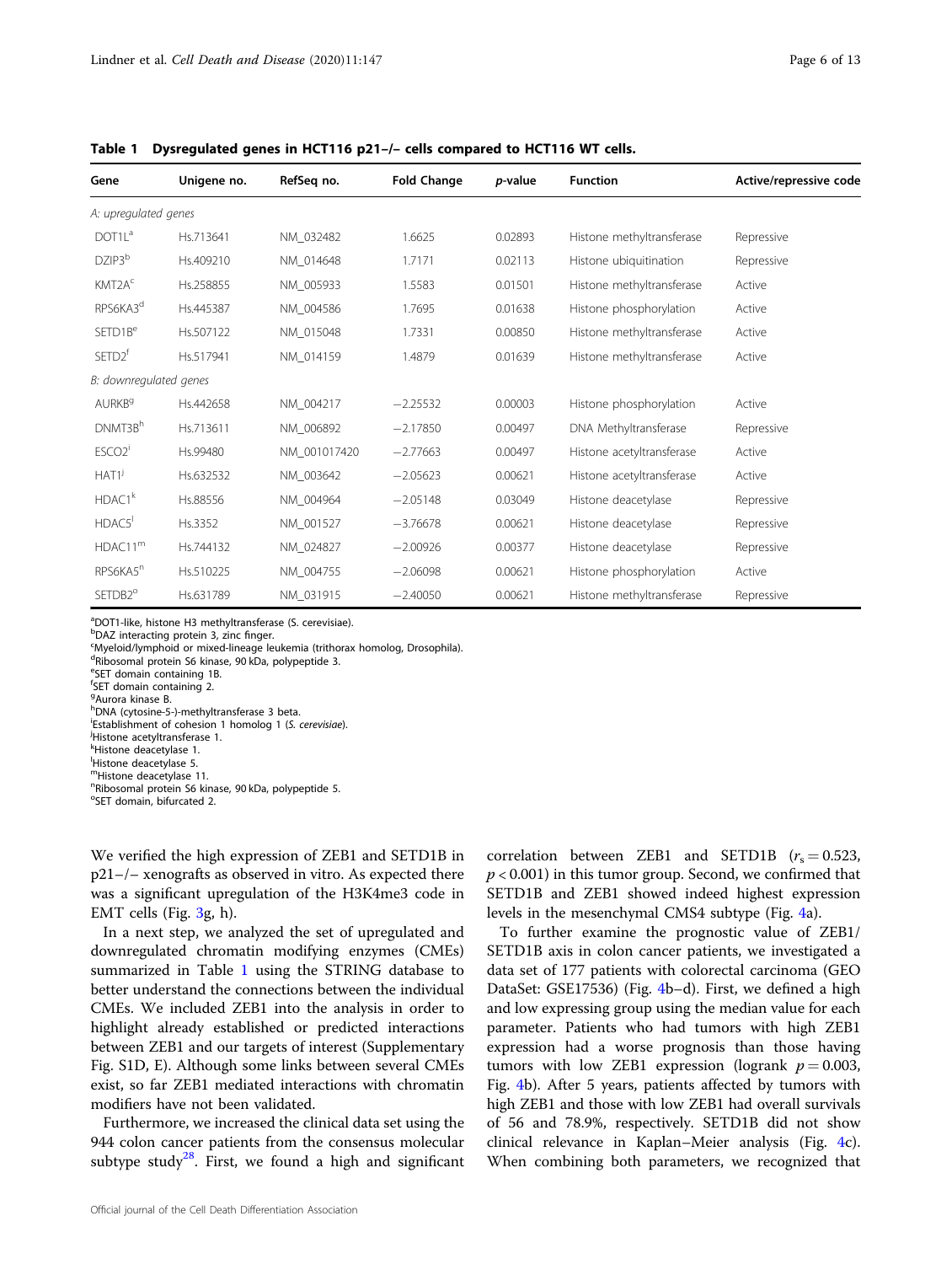<span id="page-6-0"></span>

expression (western blot) is represented relative to GAPDH loading control;  $n = 3$ . \*Samples were loaded on the same membrane c Representative western blot analysis of SETD1B and H3K4me3 in HCT WT cells upon ZEB1 overexpression after transfection;  $n = 3$ . Fold expression is represented relative to GAPDH loading control; *n* = 3. d Representative phase contrast images of HCT p21–/– cells and of HCT p21–/– cells upon ZEB1 knockdown after siRNA transfection for 24 h; Phase contrast magnification = 200×; Scale bar = 100 μm; *n* ≥ 4. e Schematic display of promoter regions for SETD1B with respective ZEB1 E-Box binding sites (olive green), ZEB1 Z-Box binding site (blue), primer pairs (gray) and transcription start site (TSS) (red arrow). **f** ChIP analysis of ZEB1 binding capacity to SETD1B promoter region showing an increase of ZEB1 binding after loss of p21; *n* = 3 (\*\*\**p* < 0.001). a, f Mean ± s.e.m. Unpaired two-tailed Student's *t*-test.

high SETD1B/high ZEB1 expression seems to be useful for defining a high risk subgroup of tumors (logrank  $p =$ 0.018; overall survivals  $=$  47.5%; Fig. [4d](#page-8-0)) with unfavorable prognosis whereby ZEB1 seems to be the more dominant factor. Low SETD1B/high ZEB1 cases  $(n = 43)$  showed an overall survival of 56.5% and high SETD1B/low ZEB1  $(n = 43)$  presented an overall survival of 74.5%. Interestingly 83.3% of the 43 patients from the low/low group survived after 5 years of follow-up. Thus, we suggest that the ZEB1-SETD1B axis has strong prognostic value for CRC patients.

# ZEB1 induces a SETD1B dependent positive feedback loop

Recently, it has been shown that an interaction between the EMT transcription factor TWIST1 and the chromatin modifier NSD2, a histone methyltransferase, is crucial for transcriptional regulation of TWIST1 itself in prostate cancer $^{29}$  $^{29}$  $^{29}$ . Thus, we wanted to analyze if promoter demethylation or SETD1B-dependent histone mark could be responsible for the transcriptional upregulation of ZEB1

Official journal of the Cell Death Differentiation Association

itself in EMT cells. For this, we examined 7 CpG islands in the ZEB1 promoter 100–300 bp upstream of the tran-scription site (Fig. [5](#page-9-0)a). Both cell lines were unmethylated for this region suggesting that ZEB1 transcriptional upregulation is not caused by demethylation of its promoter. Next, we again chose ChIP experiments to examine the chromatin state at the ZEB1 promoter. Interestingly we were able to show an increase in H3K4me3 methylation in the promoter region of ZEB1 in p21–/– cells compared to the WT cells (Fig. [5b](#page-9-0), c), Presence of this active histone mark is consistent with increased ZEB1 expression in p21–/– cells. Next we performed a SETD1B si transfection in HCT116 p21–/– cells. We observed an effective downregulation of SETD1B protein and the corresponding H3K4me3 code at 24 h. ZEB1 protein levels were decreased at 24 and 48 h, whereas the E-Cadherin protein levels were nearly unchanged. Interestingly the Vimentin protein levels decreased at both time points (Fig. [5](#page-9-0)f). To analyze if the SETD1B mediated active histone code is associated with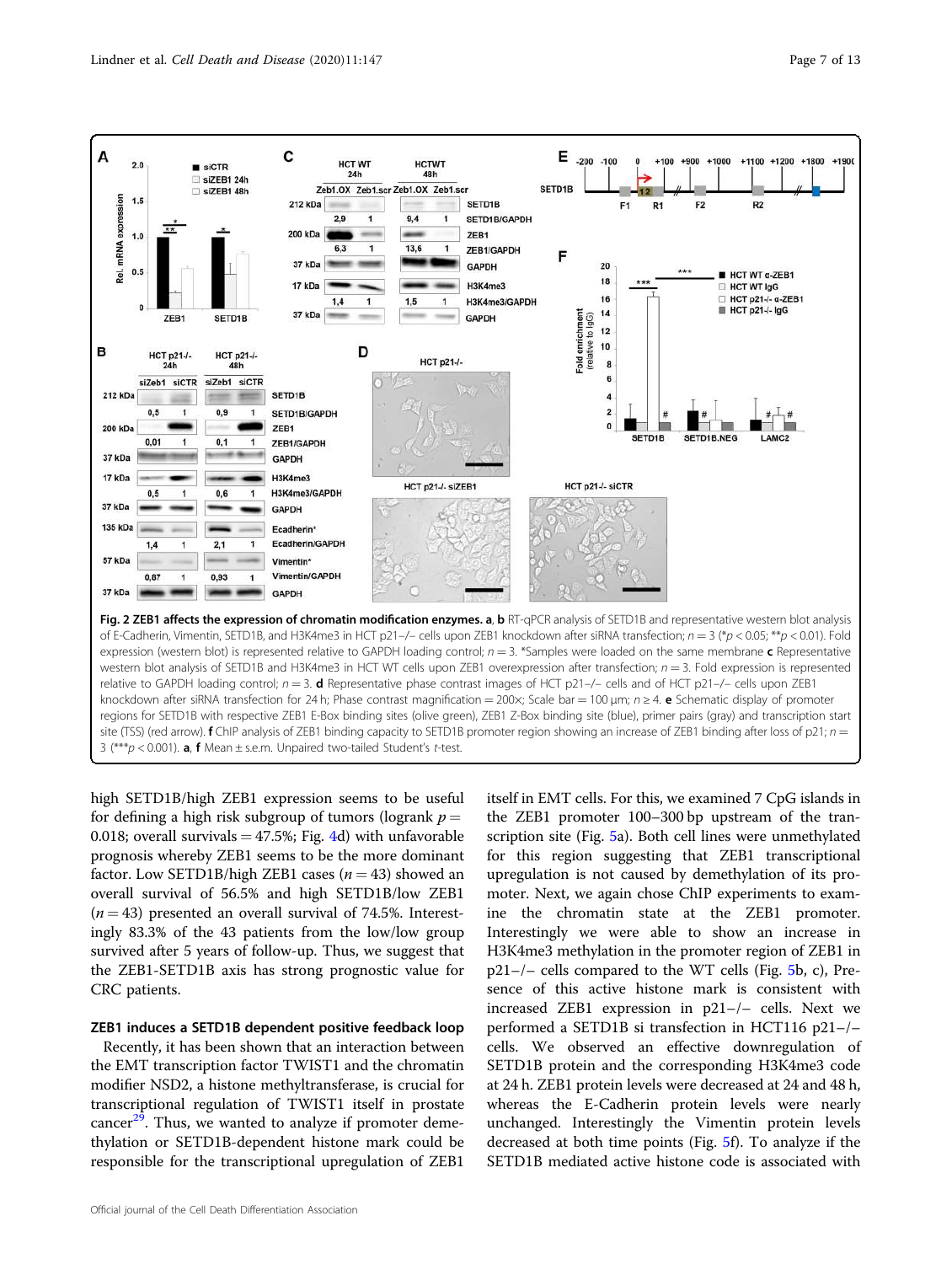<span id="page-7-0"></span>

the high Vimentin expression in p21–/– cells we extended the ChIP experiment. Indeed, we confirmed an enrichment of the H3K4me3 code at the Vimentin promoter with a concomitant promoter demethylation (Fig. [5c](#page-9-0) and Suppl. Fig. 2).

Since it is known that transcriptional activity of ZEB1 is mainly mediated by its recruitment of co-repressors or

co-activators we were led to the question if ZEB1 might recruit SETD1B into a protein complex. Towards this, we modeled the complex of (ZEB1-SETD1B) and analyzed the energy profiles and interactions between these two proteins (Fig. [5](#page-9-0)d) in HCT and HCT p21–/– cells. Our structural modeling showed that the binding energy of the (ZEB1-SETD1B) complex was decreased by  $\sim$ 20% in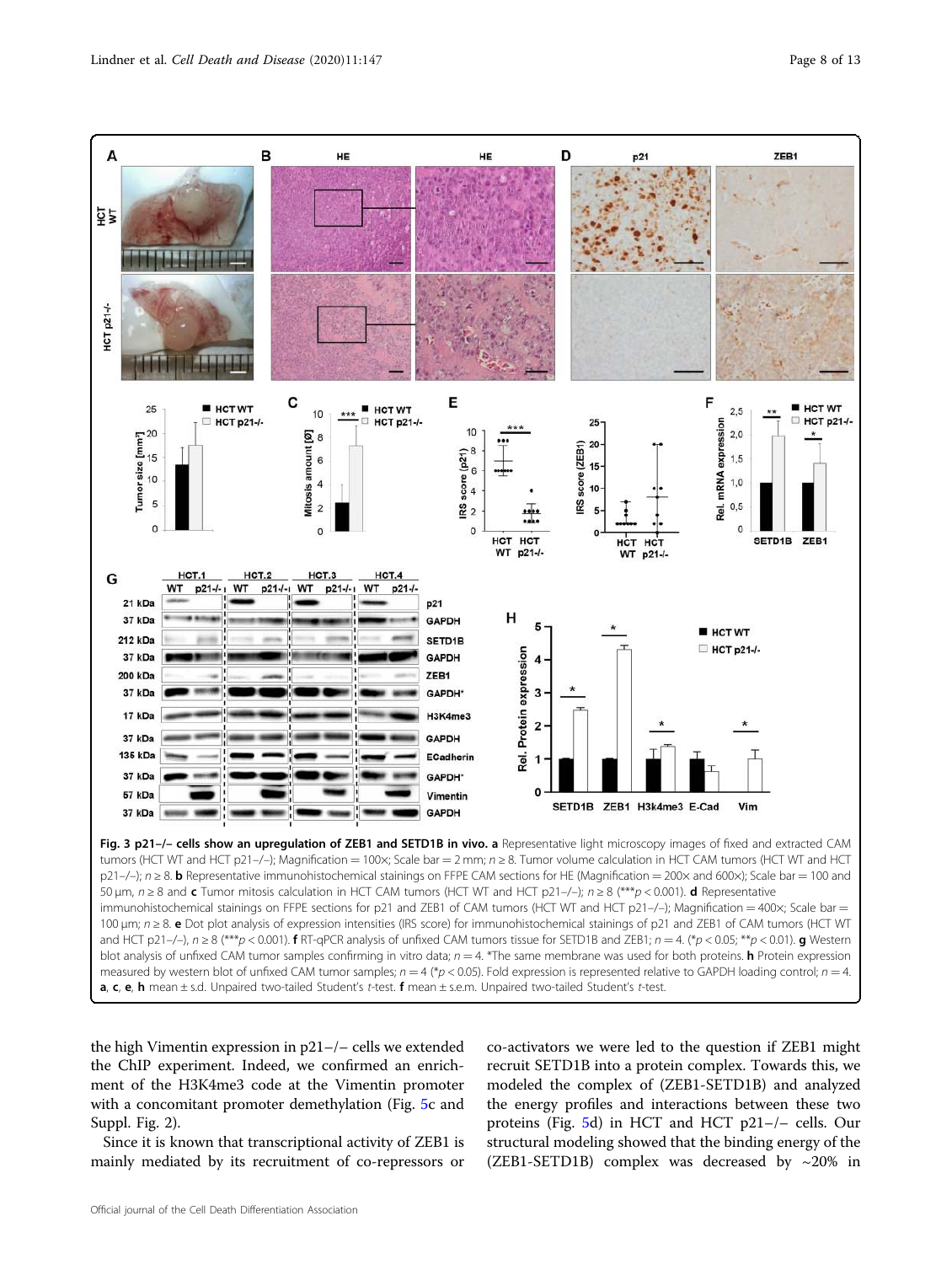<span id="page-8-0"></span>

 $p21-/-$  cells  $(-1410.5 \text{ kcal/mol})$  compared to the energy of the complex in HCT cells (−1137.5 kcal/mol) showing a stabilization of this complex in EMT cells. Several hydrophobic amino acid residues (730–786) in the Proline rich regions of SETD1B were found to interact with Threonines, Leucines, Cysteines, and Methionines in the region between the Zinc finger domain and homeobox domain of ZEB1 and between the homeobox domain and the second zinc finger domain of ZEB1 (data not shown). We performed a co-immunoprecipitation experiment using the SETD1B antibody and detected ZEB1 in the precipitate (Fig. [5g](#page-9-0)). Vice versa using two different ZEB1 antibodies we were not able to show any SETD1B signal in the precipitate. Nevertheless, proximity ligation assay verified the existence of the protein complex between SETD1B and ZEB1 in HCT and HCT p21–/– cells as

proposed in the in silico modeling (Fig. [5](#page-9-0)h). As a negative control we used a membrane bound protein, EpCAM, and did not find any signals of SETD1B and EpCAM binding in both cell lines showing the specificity of the experimental procedure (Fig. [5](#page-9-0)h). Since we did not detect significantly more interaction signals in p21–/– cells we suggest that the additional ZEB1 and SETD1B molecules might also act in other protein complexes independent of the already existing ZEB1/SETD1B protein complex. In summary, our findings support the assumption that ZEB1 selectively recruits chromatin modifiers in a promoter-specific manner.

Figure [6a](#page-10-0) recapitulates in a regulatory network all the interactions relevant for the regulation of SETD1B in the context discussed. The key element of the system is the double positive feedback loop between ZEB1 and SETD1B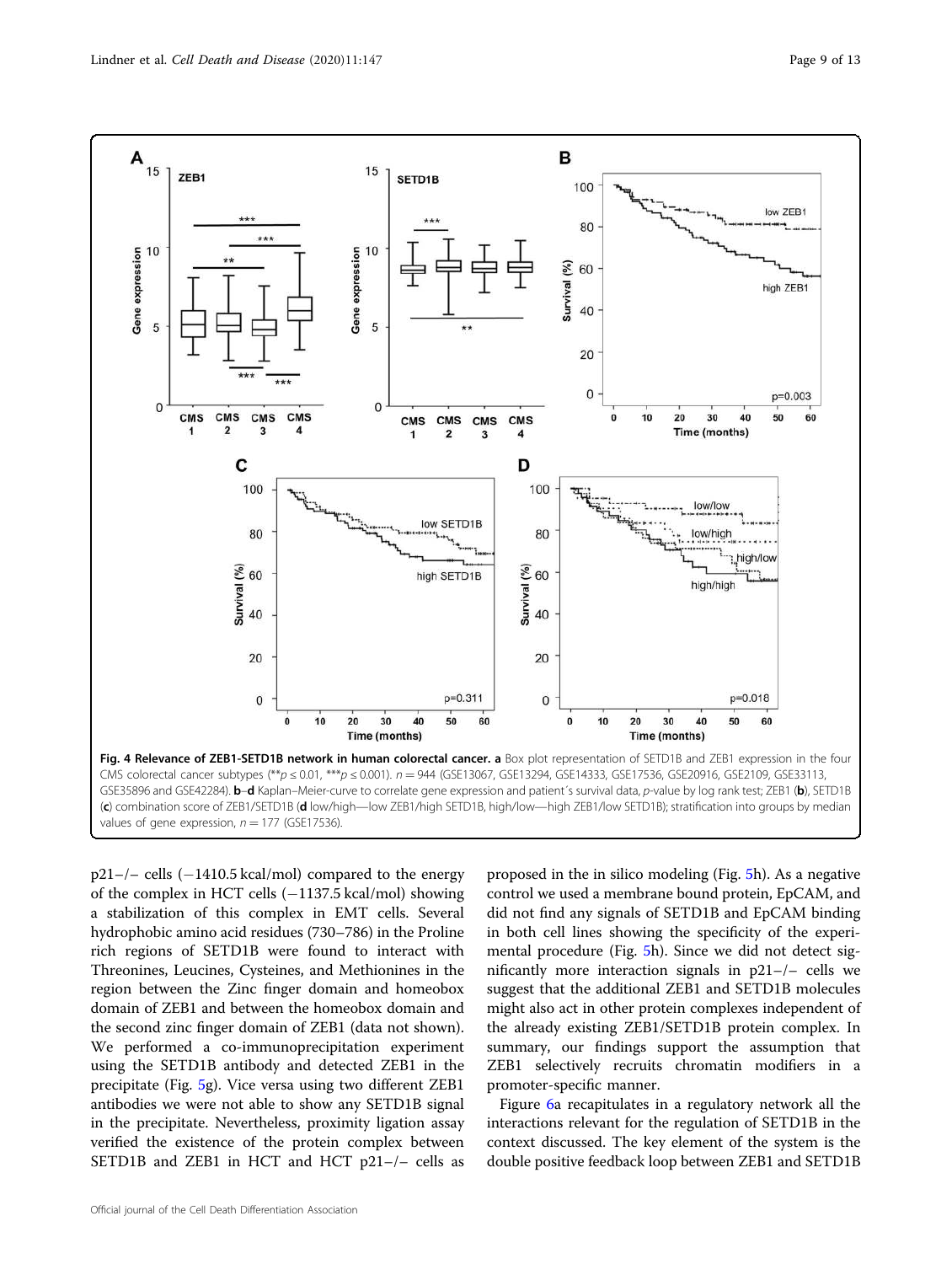<span id="page-9-0"></span>

visualize the protein complex) is computer enlarged. White/red dots represent the protein interaction.

 $(ZEB1 \rightarrow SETD1B \rightarrow ZEB1/H3K4me3 \rightarrow ZEB1)$ . Through this loop each protein can reinforce the activity/expression of the other. This can amplify the activation of the circuit: small/transient activation of ZEB1 can provoke strong/permanent activation of the circuit. Additionally, the network includes a coherent feedforward loop. In this loop, ZEB1 directly promotes the expression of SETD1B expression. The different regulation patterns of the ZEB1- SETD1B circuit under the wildtype (Fig. [6](#page-10-0)b) and tumorigenic (Fig. [6c](#page-10-0)) conditions are shown as discussed. In the wildtype case, the system works as a coherent feedforward regulating the expression of SETD1B and can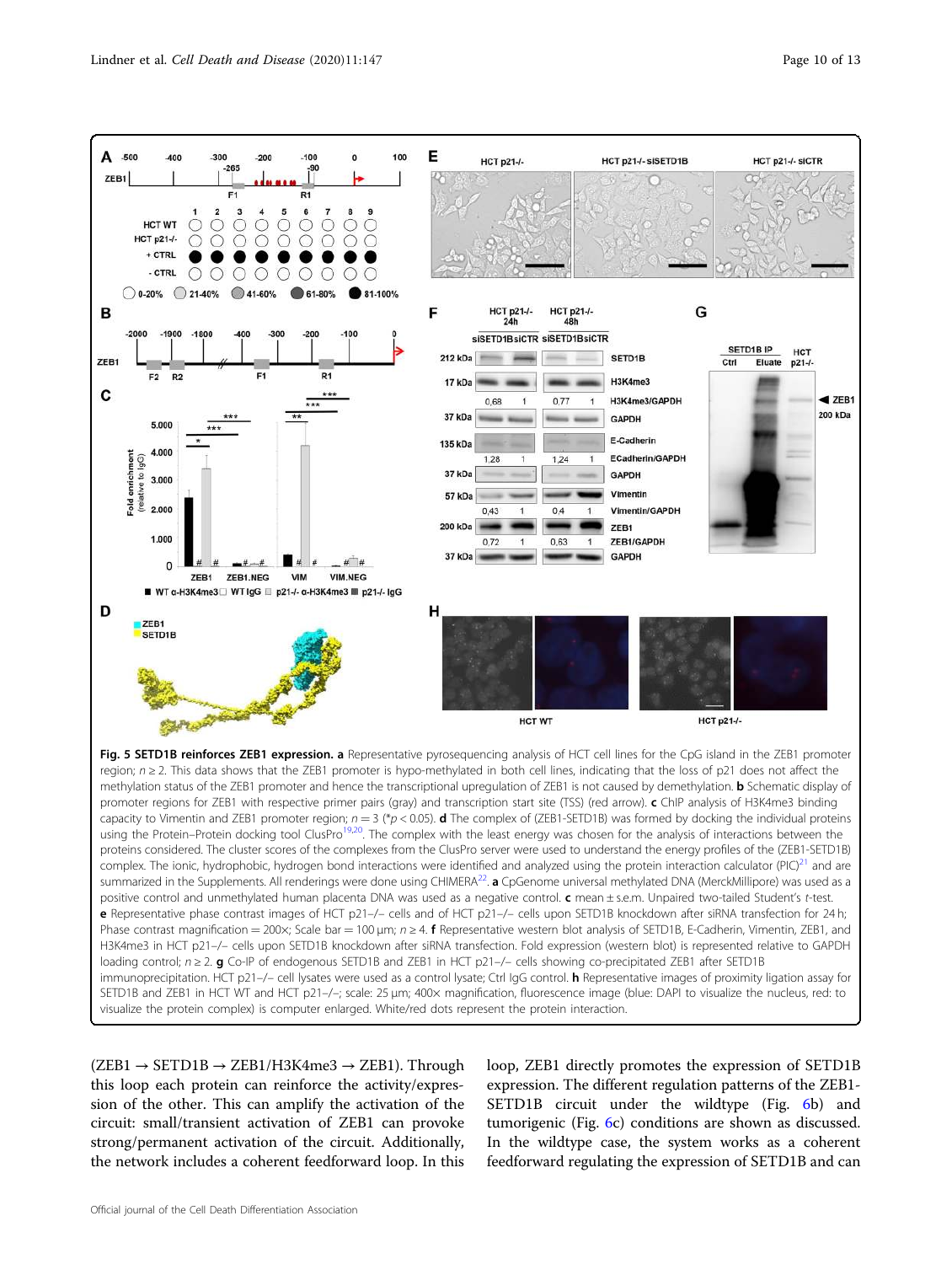<span id="page-10-0"></span>

act as a noise buffer system under ZEB1 signaling noise. In solid lines, we represent how short-duration, lowintensity stimulation triggers a short-duration, lowintensity activation of ZEB1 and SETD1B. In the scheme on the right under tumorigenic conditions (Fig. 6c) that promote an overexpression or overactivation of ZEB1, the positive feedback loop between ZEB1 and SETD1B can get triggered. This would induce an irreversible enhancement in the expression and activity of both molecules under transient stimulation of ZEB1 (solid lines). Under these conditions, the coherent feedforward loop gets activated. This behavior is totally different to that of the system under physiological conditions, represented in dashed lines.

# **Discussion**

With this study, we describe that ZEB1 causes severe alterations in the expression patterns of chromatin modifying enzymes. We report that the ZEB1-mediated upregulation of histone methyltransferase SETD1B is stabilizing ZEB1-mediated EMT through different feedback mechanisms, in which the key element seems to be a positive feedback loop between ZEB1 and SETD1B. Through this loop each protein can reinforce the activity/ expression of the other. Thus, our findings fit very well with the concept of EMT induction as a programmed epigenetic switch<sup>[30](#page-12-0)</sup>.

The EMT transcription factor ZEB1 has multiple functions and if it is acting as a transcriptional repressor or activator strongly depends on the tumor type. There is a variety of co-repressors or co-activators that ZEB1 is interacting with. P300, DOT1L, Tip60, and PCAF are histone acetyltransferases that are recruited to activate gene expression, whereas interactions with CtBP, HDAC1, and SIRT1 are rather repressing gene expres-sion<sup>[10,11,26,31](#page-12-0)</sup>. Interestingly, treatment with HDAC inhibitors was found to effectively suppress  $EMT<sup>32,33</sup>$  $EMT<sup>32,33</sup>$  $EMT<sup>32,33</sup>$  $EMT<sup>32,33</sup>$  $EMT<sup>32,33</sup>$ .

Other ZEB1 interaction partners are the H3K4 demethylase LSD1 and BRG1 as a subunit of the SWI/SNF complex $33,34$ . In accordance with and highly conclusive from these data we showed that ZEB1 induction in the mesenchymal HCT p21–/– cells led to a massive dysregulation of epigenetic players. Yet, there was no obvious preference for chromatin modifiers that are majorly activating (upregulated: KMT2A, RPS6KA3, SETD1B, and SETD2; downregulated: AURKB, ESCO2, HAT1, and RPS6KA5) or repressing factors (upregulated: DOT1L, DZIP3; downregulated: DNMT3B, HDAC1, HDAC5, HDAC11, and SETDB2). In our study we focused on SETD1B, a histone methyltransferase that contributes to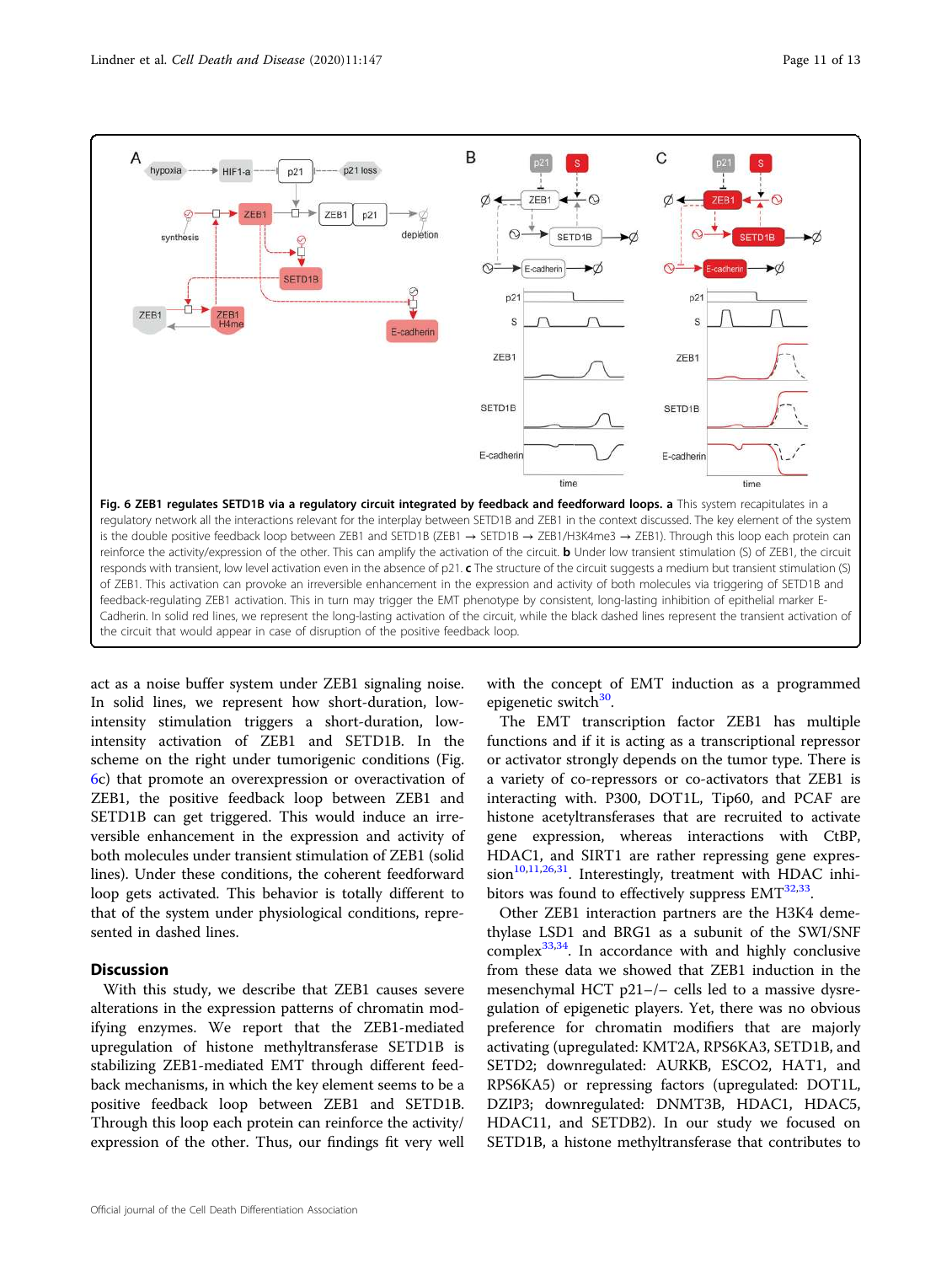the epigenetic control of chromatin structure by specifically methylating Lys4 at histone H3.

It is known that mutations of SETD1B play a role in tumorigenesis of gastric and colorectal cancers with  $MSI<sup>35</sup>$  $MSI<sup>35</sup>$  $MSI<sup>35</sup>$ . When we analyzed the mutation frequency of the 526 colorectal cancer patients reported in the TCGA PanCancer Atlas [\(www.cbioportal.org\)](http://www.cbioportal.org) we found 6% of SETD1B mutant cases (36 samples) with 26 cases had a mutation load higher than 1000. Recurrent missense mutations were reported in known protein domains such as the RNA recognition motif, the N-SET domain and the catalytic SET domain. Nevertheless, the pathogenic role of the single mutation variants and their clinical significance remain mostly unclear. It also remains unclear, which steps of cancer development are affected or regulated by SETD1B. Moreover, there is only speculation about SETD1B´s role in cancer and EMT. From clinical data we extracted the worst prognosis when both, ZEB1 and SETD1B were highly expressed whereas in the low/low group nearly all colorectal cancer patients survived the first 5 years after surgery. For endometrial carcinomas it was reported that for SETD1B mutant cases a higher myometrial invasion can be predicted $36$ . In clear cell renal cell carcinomas SETD1B overexpression could dis-criminate metastatic from non-metastatic tumors<sup>[37](#page-12-0)</sup>.

The SETD1B specific epigenetic modification of a trimethylated lysine 4 at histone 3 (H3K4me3) is wellaccepted as a marker for transcriptionally active gene promoters. The observed enrichment of the H3K4me3 histone modification was induced by ZEB1-dependent induction of SETD1B expression at the ZEB1 promoter itself showing a novel feedback reinforcement loop for ZEB1. Furthermore, SETD1B seems to trigger the expression of Vimentin creating an active chromatin status with concomitant demethylation of the Vimentin gene promoter. Also, for bivalent genes during ES differentiation to neuronal precursor cells the H3K4me3 modification is known to become enriched at specific genes<sup>[38](#page-12-0)</sup>. Our finding of a higher H3K4me3 code in EMT cells would fit with others who showed that an ablation of the H3K4 demethylase LSD1 in breast carci-noma cells led to an increased migration and metastasis<sup>[39](#page-12-0)</sup>. In colorectal cancer, alterations in H3K4me3 levels were shown to be associated with tumor initiation<sup>[40](#page-12-0)</sup>. The SETD1B-H3K4me3 epigenetic axis has been reported to contribute to increased iNOS expression in tumorinduced myeloid-derived suppressor cells to render T cell low responsive to antigen stimulation<sup>[40](#page-12-0)</sup>. There is a very similar regulatory cascade in leukemia cells, where transcription factor NFkB recruits the MLL1 histone methyltransferase complex to activate NFkB target genes after TNF treatment $41$ . It was previously reported that SETD1B is a possible causative gene for the pathogenesis of the 12q24.3 deletion syndrome<sup>[42,43](#page-12-0)</sup>. In this regard

patients with de novo SETD1B mutations showed signs of epilepsy, developmental delay, intellectual disability, and autism $44$ . From these few available literature reports we suggest that the regulation of the H3K4me3 mark is extremely complex and an increase of SETD1B expression could affect many different pathways.

In this study, we verified that ZEB1 acts in concert with SETD1B to direct EMT an important cellular plasticity program. For the first time, we give evidence that ZEB1 directly binds to SETD1B in a protein complex. In the p21–/– cells this complex seems to be redirected to EMTassociated promoters. We strongly believe that mesenchymal p21–/– cells represent a suitable model for mechanistic EMT-related studies leading here to the identification of our novel molecular network. Since our analysis tool was an isogenic tumor cell line originating from a microsatellite instable tumor the clinical data<sup>[28](#page-12-0)</sup> strengthen our results also for MSS tumors that are summarized in molecular subtypes CMS2, CMS3, and CMS4.

# **Conclusions**

Here we describe a novel link between the EMT transcription factor ZEB1 and chromatin modification. For the first time we report that ZEB1 directly regulates the expression pattern of the histone methyltransferase SETD1B in colorectal cancer cells. Mechanistically we show that ZEB1 binds the promoter region of the SETD1B gene and that SETD1B dependent active H3K4me3 histone code seems to open the ZEB1 promoter, forming a positive feedback loop. Our study indicates a new example of an activator role of ZEB1 for one of the diverse functions that tumors acquire during EMT. Furthermore, we demonstrate pathophysiological relevance of our findings.

#### Acknowledgements

The present work was performed in partial fulfillment of the requirements for obtaining the degree Dr. rer. nat. for PL at the FAU Erlangen-Nürnberg. We thank Adrian Koch, Christa Winkelmann, and Ingrid Mons for their excellent technical support. This article is partly based upon work from COST Action CA17118, which was supported by COST (European Cooperation in Science and Technology, [www.cost.eu\)](http://www.cost.eu). PL and RSS were supported by the Emerging Fields Initiative "Cell Cycle in Disease and Regeneration" (CYDER) of the Friedrich Alexander University (Erlangen-Nürnberg, Germany). PL was supported by a traveling grant of the Boehringer-Ingelheim-Foundation. SP's position was directly funded by the University Hospital, FAU Erlangen-Nürnberg.

#### Author details

<sup>1</sup>Institute of Pathology, Universitätsklinikum Erlangen, Friedrich-Alexander University of Erlangen-Nuremberg, Bavaria, Germany. <sup>2</sup>Experimental Tumorpathology, Universitätsklinikum Erlangen, Friedrich-Alexander University of Erlangen-Nuremberg, Bavaria, Germany. <sup>3</sup> Laboratory of Systems Tumor Immunology, Department of Dermatology, Universitätsklinikum Erlangen, Friedrich-Alexander University of Erlangen-Nuremberg, Bavaria, Germany. 4 Institute of Bioinformatics and Applied Biotechnology (IBAB), Bangalore, India. 5 Experimental Medicine I, Nikolaus-Fiebiger-Center for Molecular Medicine, Comprehensice Cancer Center, Universitätsklinikum Erlangen, Friedrich-Alexander University of Erlangen-Nuremberg, Erlangen, Germany